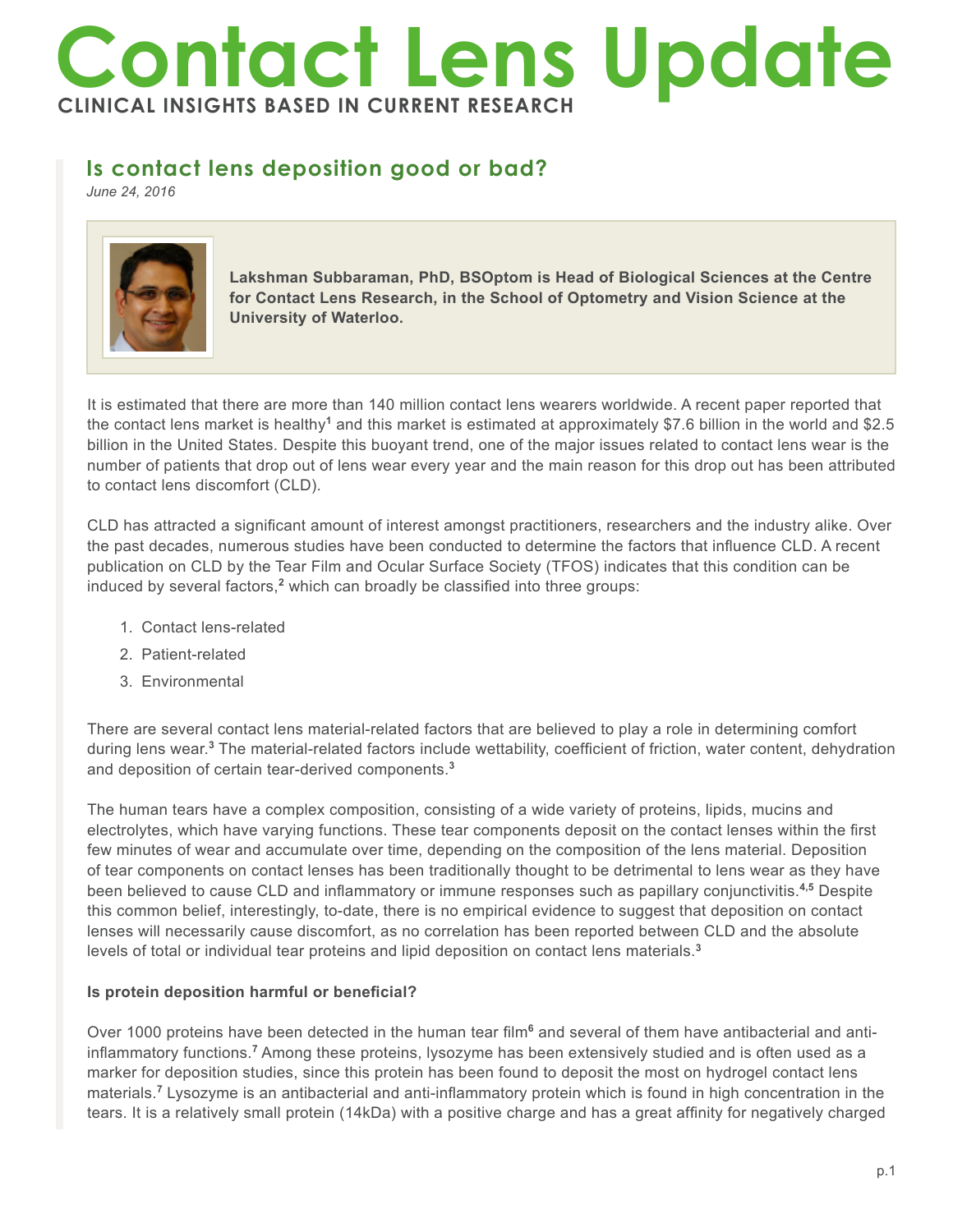materials such as the FDA group IV lenses that are ionic and have a high water content.**<sup>7</sup>**Despite the high rate of lysozyme deposition on conventional hydrogel materials, lysozyme found on group IV lenses such as etafilcon A lenses retains its activity when compared to silicone hydrogel lens materials.**8-11** One study found that there is a strong association between the activity of lysozyme found on etafilcon A contact lens materials and subjective comfort during one day of wear of etafilcon A lens material.**<sup>12</sup>** Moreover, this study showed that there was no association between total lysozyme and total protein deposited on the etafilcon A lens material and any other clinical signs and symptoms. Other studies have also failed to show a correlation between protein deposition and CLD.**<sup>3</sup>**This seems to suggest that the conformational state of the deposited protein will have a greater influence in determining subjective comfort than the total quantity of the protein.

Some papers have suggested that contact lens-induced papillary conjunctivitis is an immunological response that might be associated with the denaturation of protein deposited on the lenses and not necessarily due to the total amount of protein.**4, 13** Furthermore, using an in vitro model, a recent study showed that denatured lysozyme can have a detrimental effect on human corneal epithelial cells.**<sup>14</sup>** This study showed that when the human corneal epithelial cells were exposed to denatured lysozyme in solution, there was a reduction in the metabolic activity of the cells and the cells released pro-inflammatory cytokines. Therefore, it is of significant relevance to study the conformational state of the protein and not merely the absolute level of protein in isolation.

Current literature indicates that lysozyme deposition on contact lenses does not modulate bacterial adhesion to lenses**15, 16** nor do the protein deposits reduce contact lens wettability.**17,18** Although albumin deposits increase binding of bacteria to contact lenses, proteins such as lactoferrin on contact lenses have the ability to reduce the viability of Gram-negative bacteria such as Pseudomonas aeruginosa,**<sup>16</sup>** which are involved in the pathogenesis of contact lens related microbial keratitis.

In summary, protein deposition on contact lenses has traditionally been believed to reduce comfort during contact lens wear; however, based on the current evidence,**<sup>7</sup>** it appears that not all protein deposits are bad. The deposition of tear proteins such as lysozyme and lactoferrin on contact lenses may potentially not be harmful, but actually beneficial to contact lens wearers, particularly when they remain in their native state.

#### **What about lipid deposition on contact lenses?**

As with protein deposition, lipid deposits on contact lenses have also been believed to have a detrimental effect on the properties of lenses potentially resulting in CLD. Interestingly, there is no report in the literature showing significant correlation between lipid deposition and decreased comfort.**<sup>3</sup>** Zhao and colleagues**<sup>19</sup>** determined the correlation between the amount of cholesterol on silicone hydrogel lenses and clinical responses and found a weak negative association between cholesterol deposits on contact lenses and comfort. Jones and co-workers**<sup>20</sup>** indicated that despite an increased amount of total lipid deposition on conventional hydrogel lenses after three months of wear, comfort responses remained unchanged. Another group of researchers reported similar results.**<sup>21</sup>** Interestingly, results from a recent study showed that a group of asymptomatic lens wearers had higher amounts of cholesterol, cholesteryl ester and triolein deposited on their contact lenses when compared to the symptomatic group.**<sup>22</sup>**

Lipids deposited on contact lenses can degrade**<sup>23</sup>** and this phenomenon may contribute to the end-of-day discomfort of symptomatic lens wearers.**<sup>24</sup>** Glasson and colleagues**<sup>24</sup>** showed that malondialdehyde (biomarker of lipid oxidation) levels are higher in the tears of intolerant contact lens wearers compared to a tolerant group of lens wearers. To date, very little information is available on the degraded levels of lipids on contact lenses.**<sup>23</sup>** The impact of oxidation of lipid deposits on contact lens wear and how these changes in the lipid structure could modulate contact lens-related discomfort remains to be elucidated.

It is interesting to note that two studies have shown that lipid deposition can improve contact lens wettability.**25,26**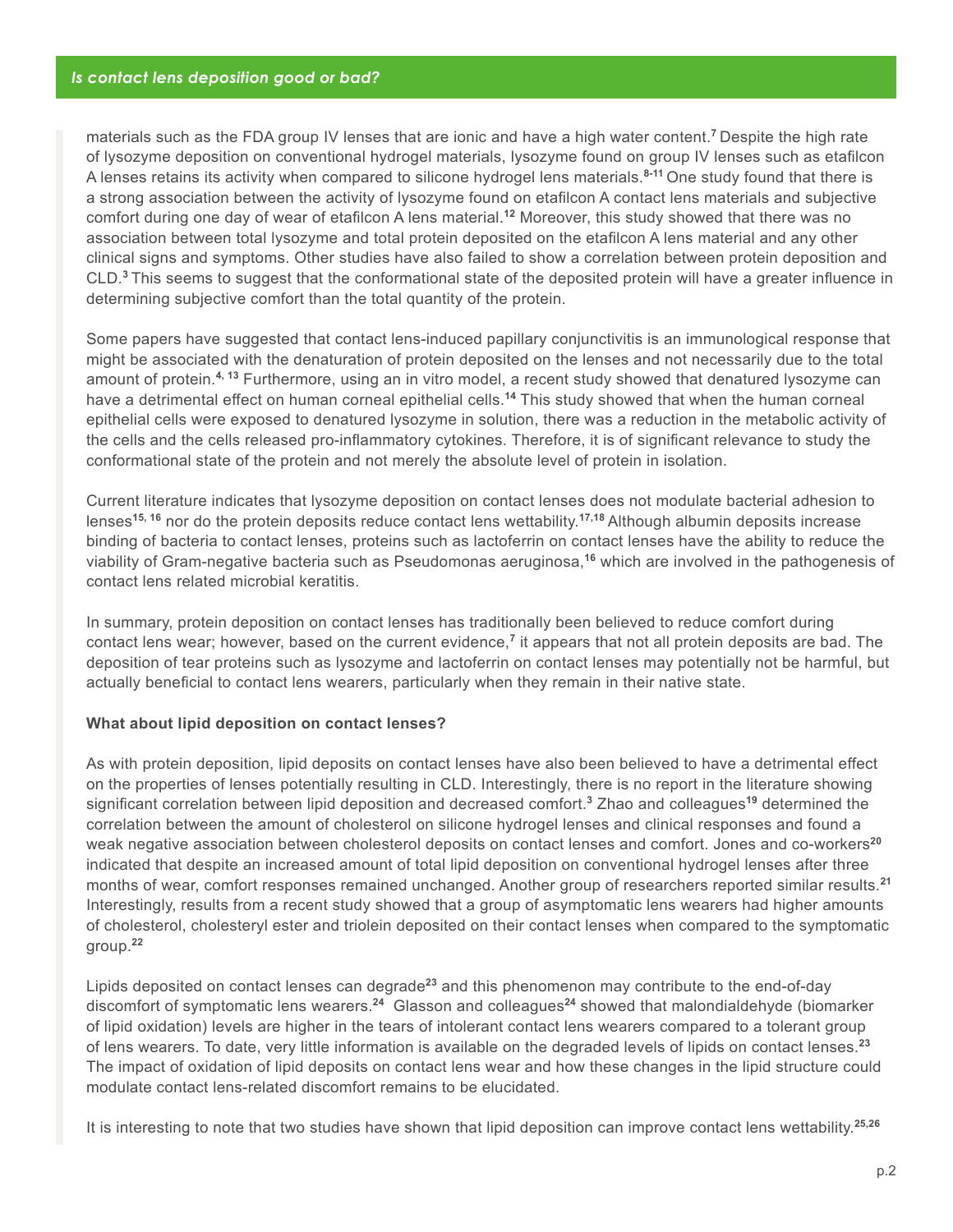Lorentz and coworkers**<sup>25</sup>** used a sessile drop contact angle technique to analyze the wettability of conventional and silicone hydrogel lens materials when soaked in an artificial tear solution containing lipids such as triolein, cholesterol, oleic acid, oleic acid methyl ester and cholesteryl oleate, and showed that exposure to lipids may improve the wettability of certain lens types. One of the functions of the lipids in tears in to provide lubrication. It would be interesting to see if the deposition of these specific lipids that improve lubrication would reduce the friction between eyelid and the front surface of the lenses.

Cholesterol has been suggested to have an antimicrobial effect against some species of bacteria. Marquart and colleagues**<sup>27</sup>** infected rabbits' cornea with S. pneumoniae and used topical drops of 1% cholesterol to treat them. They found that 1% cholesterol is an effective treatment for S. pneumoniae keratitis. Further work is needed to determine if cholesterol deposition/coating on contact lenses will demonstrate any level of efficacy against other bacteria relevant to the ocular surface.

#### **Conclusions**

In conclusion, contrary to the popular belief that all deposits on contact lenses are bad, a careful review of the literature coupled with recently available data indicates that "selective" deposition of certain tear-derived components could be beneficial to lens wear, and not detrimental. It is important that protein deposits on contact lenses retain their native conformational state and that lipid bound to the lenses does not undergo degradation. Further work is needed to determine the absolute amount of deposits that should remain on contact lenses that would result in providing the maximum benefit to the wearer. It would be valuable to develop contact lenses and lens care products that can retain the native state of the deposited proteins/lipids and evaluate their impact on comfort. Further, it would appear that it may be worthwhile to develop contact lens materials that can selectively bind "good" proteins/lipids and lens care products that can selectively remove "bad" deposits and also retain the activity of protein and resist the degradation of lipids.

#### **REFERENCES**

- 1. Nichols J. Contact Lenses 2014. *CL Spectrum* 2015: January 2015.
- 2. Nichols JJ, Willcox MD, Bron AJ, et al. The TFOS International Workshop on Contact Lens Discomfort: executive summary. *Invest Ophthalmol Vis Sci* 2013;54: TFOS7-TFOS13.
- 3. Jones L, Brennan NA, Gonzalez-Meijome J, et al. The TFOS International Workshop on Contact Lens Discomfort: report of the contact lens materials, design, and care subcommittee. *Invest Ophthalmol Vis Sci* 2013;54: TFOS37-70.
- 4. Skotnitsky C, Sankaridurg PR, Sweeney DF, et al. General and local contact lens induced papillary conjunctivitis (CLPC). *Clin Exp Optom* 2002;85: 193-7.
- 5. Skotnitsky CC, Naduvilath TJ, Sweeney DF, et al. Two presentations of contact lens-induced papillary conjunctivitis (CLPC) in hydrogel lens wear: Local and general. *Optom Vis Sci* 2006;83: 27-36.
- 6. Azkargorta M, Soria J, Acera A, et al. Human tear proteomics and peptidomics in ophthalmology: Toward the translation of proteomic biomarkers into clinical practice. *J Proteomics* 2016:May 13. pii: S1874-3919(16)30191-9. doi: 10.1016/j.jprot.2016.05.006. [Epub ahead of print].
- 7. Omali NB, Subbaraman LN, Coles-Brennan C, et al. Biological and clinical implications of lysozyme deposition on soft contact lenses. *Optom Vis Sci* 2015;92: 750-7.
- 8. Senchyna M, Jones L, Louie D, et al. Quantitative and conformational characterization of lysozyme deposited on balafilcon and etafilcon contact lens materials. *Curr Eye Res* 2004;28: 25-36.
- 9. Suwala M, Glasier M, Subbaraman LN, et al. Quantity and conformation of lysozyme deposited on conventional and silicone hydrogel contact lens materials using an in vitro model. *Eye Contact Lens* 2007: In Press.
- 10. Subbaraman LN, Jones L. Kinetics of lysozyme activity recovered from conventional and silicone hydrogel contact lens materials. J Biomater *Sci Polym Ed* 2010;21: 343-58.
- 11. Ng A, Heynen M, Luensmann D, et al. Impact of tear film components on the conformational state of lysozyme deposited on contact lenses. *J Biomed Mater Res B Appl Biomater* 2013;101: 1172-81.